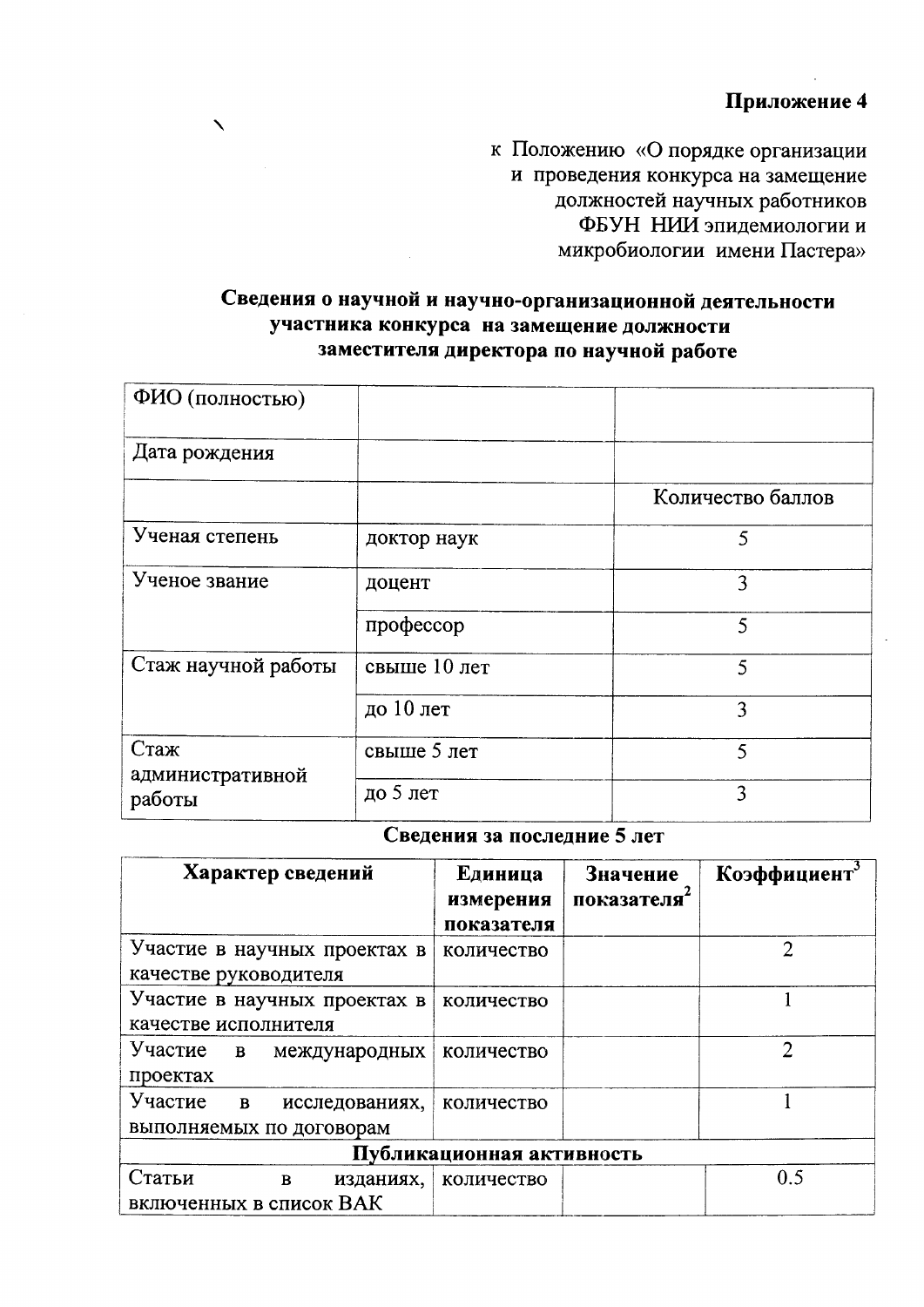| Статьи в РИНЦ                                          | количество                               |                     |
|--------------------------------------------------------|------------------------------------------|---------------------|
| Статьи в изданиях,                                     | количество                               | $\overline{2}$      |
| индексируемых в WoS или                                |                                          |                     |
| Scopus                                                 |                                          |                     |
| Индекс Хирша по РИНЦ                                   |                                          |                     |
| Монографии,<br>учебные                                 | значение                                 | 1<br>$\overline{2}$ |
| пособия, руководства, СП, МУ                           | количество                               |                     |
| MP,<br>ИМП,<br>аналитические                           |                                          |                     |
| обзоры и т.п.                                          | количество                               | 0,5                 |
|                                                        |                                          |                     |
| Патенты                                                | Инновационная деятельность               |                     |
| (заявки)<br>на                                         | количество                               | 3                   |
| изобретения, полезную модель,                          |                                          |                     |
| базы данных                                            |                                          |                     |
| Разработка новых препаратов и                          | количество                               | 3                   |
| технологий для диагностики и                           |                                          |                     |
| профилактики инфекционных                              |                                          |                     |
| заболеваний                                            |                                          |                     |
|                                                        | Участие в конференциях                   |                     |
| Участие<br>$\, {\bf B}$<br>организации<br>$\mathbf{N}$ | количество                               | $\overline{2}$      |
| проведении<br>отечественных                            |                                          |                     |
| конференций, симпозиумов и                             |                                          |                     |
| Т.П.                                                   |                                          |                     |
| Участие с<br>докладом<br>на                            | количество                               |                     |
| отечественных конференциях,                            |                                          |                     |
| съездах, симпозиумах                                   |                                          |                     |
| Участие<br>$\mathbf c$<br>докладом<br>на               | количество                               | 3                   |
| зарубежных конференциях,                               |                                          |                     |
| съездах, симпозиумах                                   |                                          |                     |
|                                                        | Участие в работе Диссертационного совета |                     |
| Член диссертационного совета                           | да= $1$ ;                                |                     |
|                                                        | $Her=0$                                  |                     |
| диссертаций<br>Оппонирование                           | количество                               | $\overline{2}$      |
| (за 5 лет)                                             |                                          |                     |
| Подготовка<br>отзыва ведущего                          | количество                               | $\overline{2}$      |
| учреждения (за 5 лет)                                  |                                          |                     |
| Подготовка<br>отзыва<br>на                             | количество                               |                     |
| авторефераты (за 5 лет)                                |                                          |                     |
|                                                        | Подготовка кадров                        |                     |
| Научное<br>руководство                                 | количество                               |                     |
| аспирантами/соискателями                               |                                          |                     |
| Защищено<br>кандидатских                               | количество                               |                     |
| диссертаций<br>(под                                    |                                          |                     |
| руководством)                                          |                                          |                     |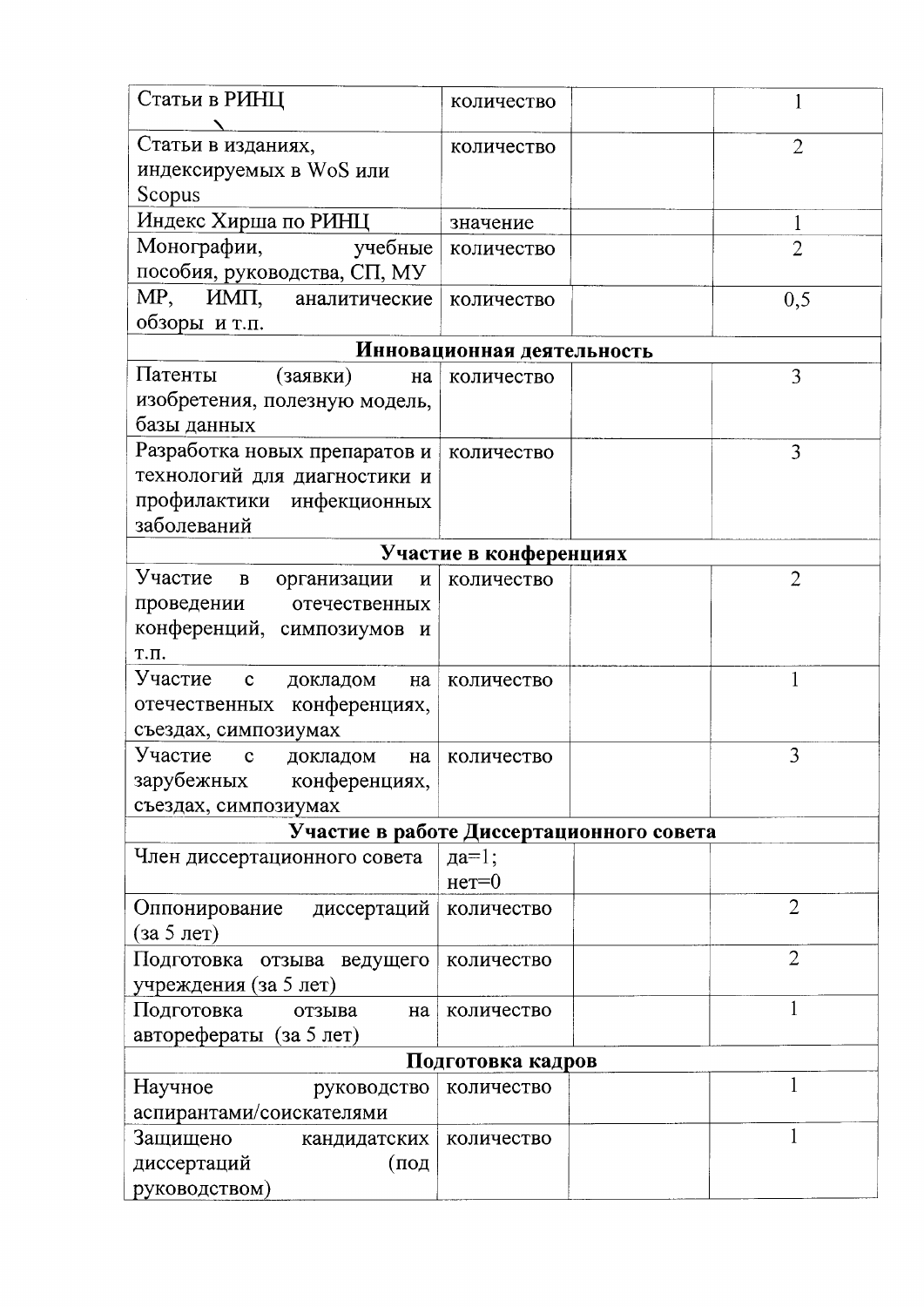| Защищено<br>докторских            | количество | 3              |  |
|-----------------------------------|------------|----------------|--|
| диссертаций<br>при                |            |                |  |
| консультировании                  |            |                |  |
| Преподавание в других ВУЗах       | да= $1$ ;  |                |  |
|                                   | $Her=0$    |                |  |
| Получение дополнительного         | $\mu$ а=1; | 3              |  |
| профессионального                 | $Her=0$    |                |  |
| образования, подтвержденного      |            |                |  |
| дипломом (сертификатом)           |            |                |  |
| Общественно-научная деятельность  |            |                |  |
|                                   |            |                |  |
| Член редакционной коллегии        | количество |                |  |
| отечественных журналов            |            |                |  |
| Член редакционной коллегии        | количество | $\overline{2}$ |  |
| зарубежных журналов               |            |                |  |
| Экспертная деятельность           | количество | $\overline{2}$ |  |
| Премии Правительства<br>$P\Phi$ , | количество | 5              |  |
| Правительства<br>СПб,             |            |                |  |

<sup>2</sup> Графа заполняется на основании данных, представленных в заявке конкурсанта.

<sup>3</sup> Коэффициенты используются для расчета количества баллов по каждому показателю путем умножения на количественные значения показателей, приведенные в предыдущей графе.

да=1; нет=0 3

## Дополнительные оценочные показатели при проведении собеседования на заседании конкурсной комиссии с участниками конкурса на замещение должности заместителя директора по научной работе

| $N_2$<br>ПП | Характер сведений                                                                                                            | Единица<br>измерения<br>показателя | Значение<br>показателя | Коэффициент <sup>5</sup> |
|-------------|------------------------------------------------------------------------------------------------------------------------------|------------------------------------|------------------------|--------------------------|
| 1.          | Хирша<br>Индекс<br>$\overline{a}$<br>Web of Science                                                                          | значение                           |                        | $\mathfrak{D}$           |
| 2.          | Средневзвешенный<br>импакт-фактор<br>журналов, в которых<br>опубликованы<br>были<br>статьи<br>$(10^{-1})$<br>данным<br>PHHI) | значение                           |                        | 10                       |
| 3.          | Опыт<br>практического<br>использования<br>результатов                                                                        | баллы                              | $0 - 10$               |                          |